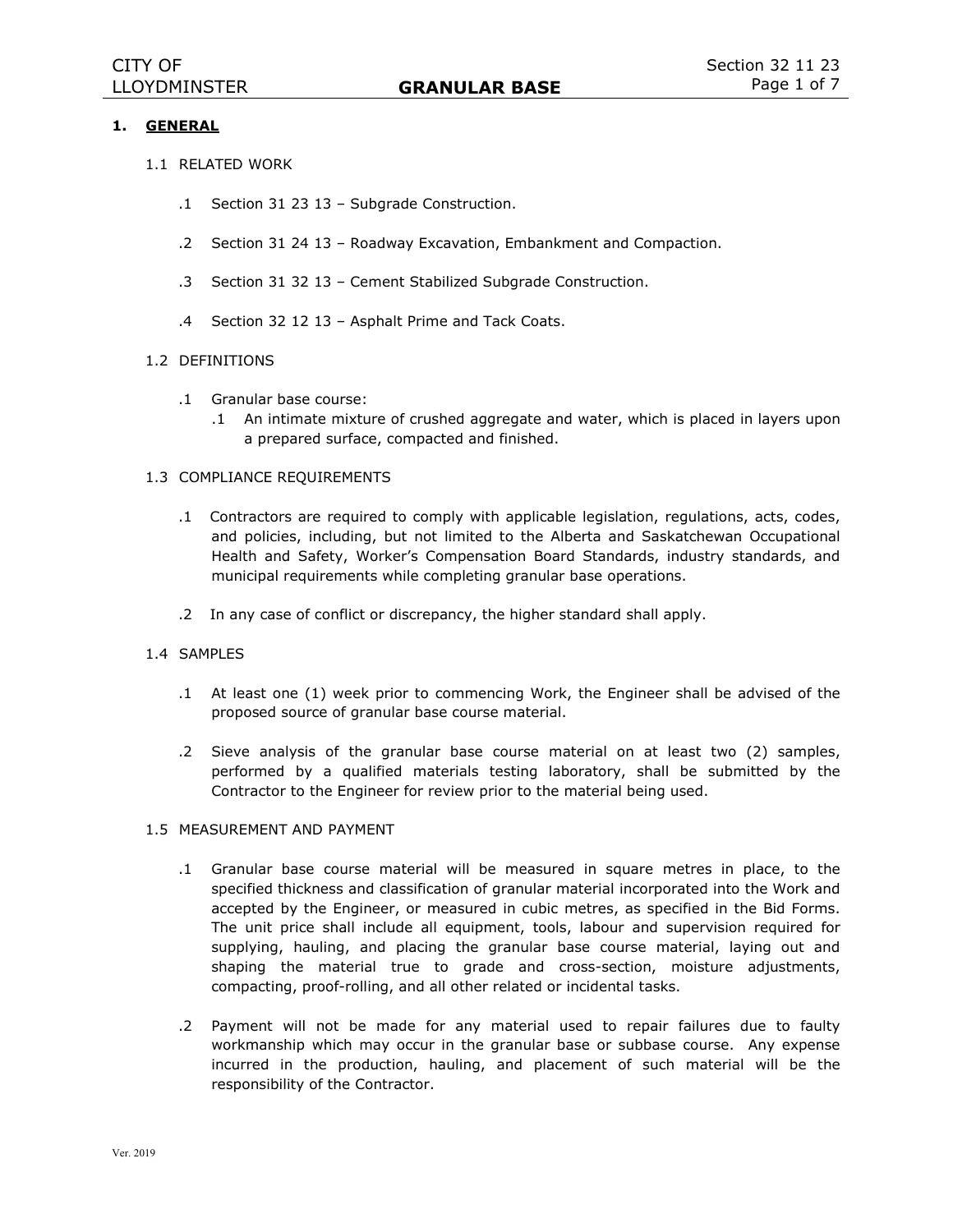- .3 There shall be no payment for moisture adjustments of materials.
- .4 Wick drain material placed will be measured in lineal metres installed in the locations specified, and accepted by the Engineer. The unit price quoted in the Bid Form shall reflect all costs associated and shall be full compensation for the supply of all tools, material, equipment, labour and supervision, and any other items deemed incidental to place the wick drain in accordance with the Plans and Drawings, including connecting the wick drain to the nearest catch basin.

## **2. PRODUCTS**

- 2.1 MATERIALS
	- .1 Granular Base:
		- .1 Crushed stone or gravel shall consist of hard, durable, angular particles, free from clay lumps, cementation, organic material, frozen material, and other deleterious materials.
		- .2 Gradations to be within limits specified when tested to ASTM C136 and ASTM C117 and to have a smooth curve without sharp breaks when plotted on a semilogarithmic grading chart.

| <b>Sieve Designation</b> | % Passing |
|--------------------------|-----------|
| 20 <sub>mm</sub>         | 100       |
| 16 <sub>mm</sub>         | 84-94     |
| 10 <sub>mm</sub>         | 63-86     |
| 5 <sub>mm</sub>          | $40 - 67$ |
| 1.25mm                   | $20 - 43$ |
| 0.630mm                  | 14-34     |
| 0.315mm                  | $9 - 26$  |
| $0.160$ mm               | $5 - 18$  |
| 0.080mm                  | $2 - 10$  |

.3 Type I Base Course (20mm or ¾"):

Minimum 60% Fracture by Weight (+5mm, 2 Faces) Maximum Plasticity Index of 6

.4 Type II Base Course (25mm or 1"):

| <b>Sieve Designation</b> | % Passing |
|--------------------------|-----------|
| 25mm                     | 100       |
| 20 <sub>mm</sub>         | 82-97     |
| 16 <sub>mm</sub>         | 70-94     |
| 10 <sub>mm</sub>         | 52-79     |
| 5 <sub>mm</sub>          | $35 - 64$ |
| 1.25mm                   | 18-43     |
| 0.630mm                  | $12 - 34$ |
| 0.315mm                  | $8 - 26$  |
| $0.160$ mm               | $5 - 18$  |
| 0.080mm                  | $2 - 10$  |

Minimum 60% Fracture by Weight (+5mm, 2 Faces) Maximum Plasticity Index of 6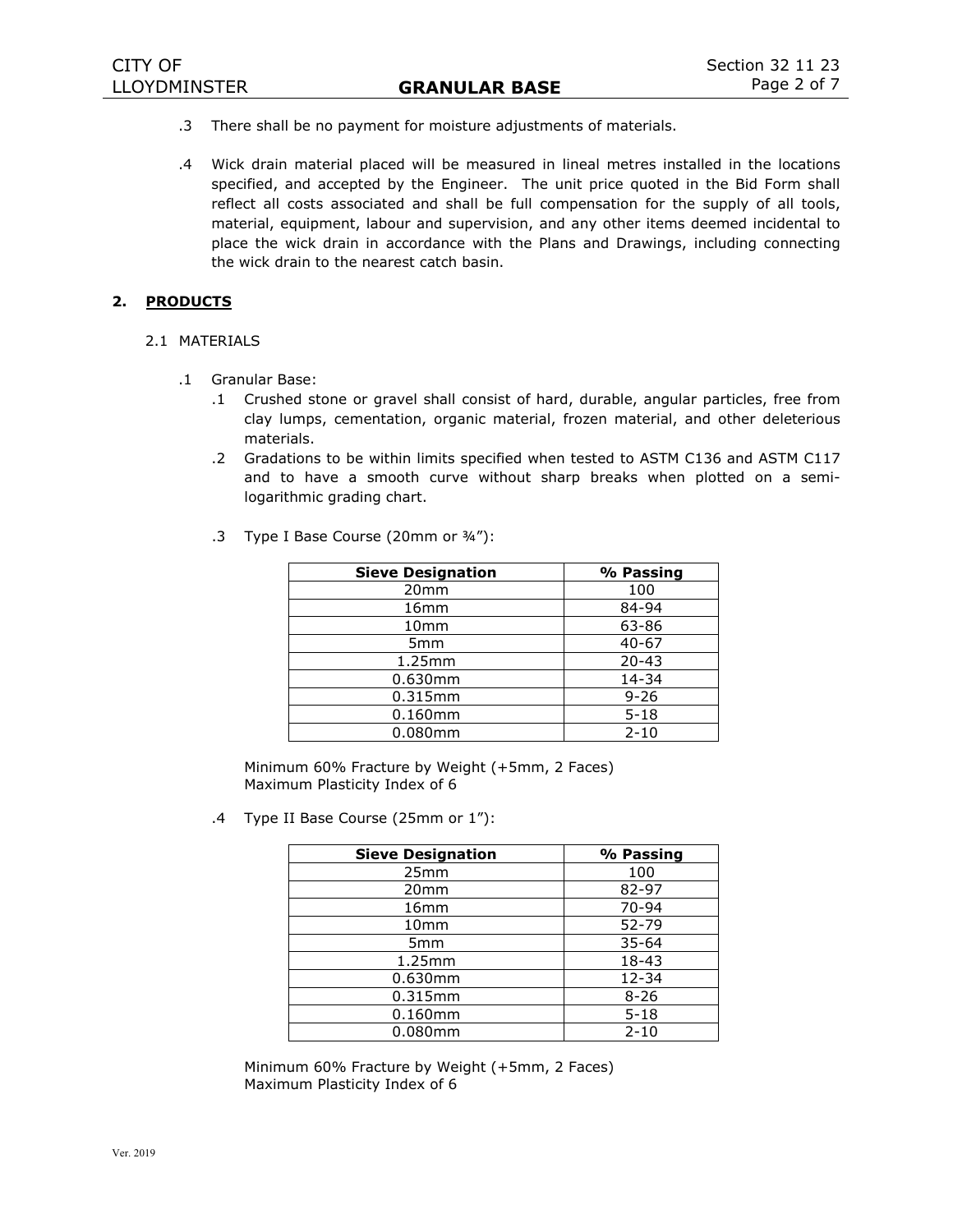.5 Type III Subbase Course (40mm or 1 ½"):

| <b>Sieve Designation</b> | % Passing |
|--------------------------|-----------|
| 40 <sub>mm</sub>         | 100       |
| 25mm                     | 70-94     |
| 16 <sub>mm</sub>         | 55-85     |
| 10 <sub>mm</sub>         | $44 - 74$ |
| 5 <sub>mm</sub>          | $32 - 62$ |
| 1.25mm                   | $17 - 43$ |
| 0.630mm                  | 12-34     |
| 0.315mm                  | $8 - 26$  |
| $0.160$ mm               | $5 - 18$  |
| 0.080mm                  | $2 - 10$  |

Minimum 50% Fracture by Weight (+5mm, 2 Faces) Maximum Plasticity Index of 6

.6 Type IV Subbase Course (63mm or 2 ½"):

| <b>Sieve Designation</b> | % Passing |
|--------------------------|-----------|
| 63 <sub>mm</sub>         | 100       |
| 5 <sub>mm</sub>          | $25 - 50$ |
| $0.080$ mm               | $0 - 10$  |

Minimum 20% Fracture by Weight (+5mm, 1 Face) No Maximum Plasticity Index

- .7 The Contractor shall submit a complete sieve analysis of two (2) samples of granular base material to the Engineer for approval, prior to delivery on Site.
- .8 A qualified materials testing laboratory shall perform the sieve analysis. A tolerance of 3% in the amount passing the maximum sieve screen size will be allowed provided all oversize material passes the next larger standard sieve size.

# .2 Water:

- .1 Unless otherwise specified, the Contractor shall, at its own expense, supply and haul all water required. Water shall be clear and free from injurious amounts of oil, acids, alkalis, soluble chlorides, organic matter, sediment, or any other deleterious substances.
- .3 Wick Drain:
	- .1 Flat drain material no less than 95mm in width, jacketed in non-woven geotextile and featuring a core that serves as a water conduit.
		- .1 Wick drain shall be Nilex Mebra TM, or an approved equal.

# **3. EXECUTION**

#### 3.1 EQUIPMENT

.1 Graders, rollers, and other Equipment of adequate design and capacity to produce a granular base or subbase as specified.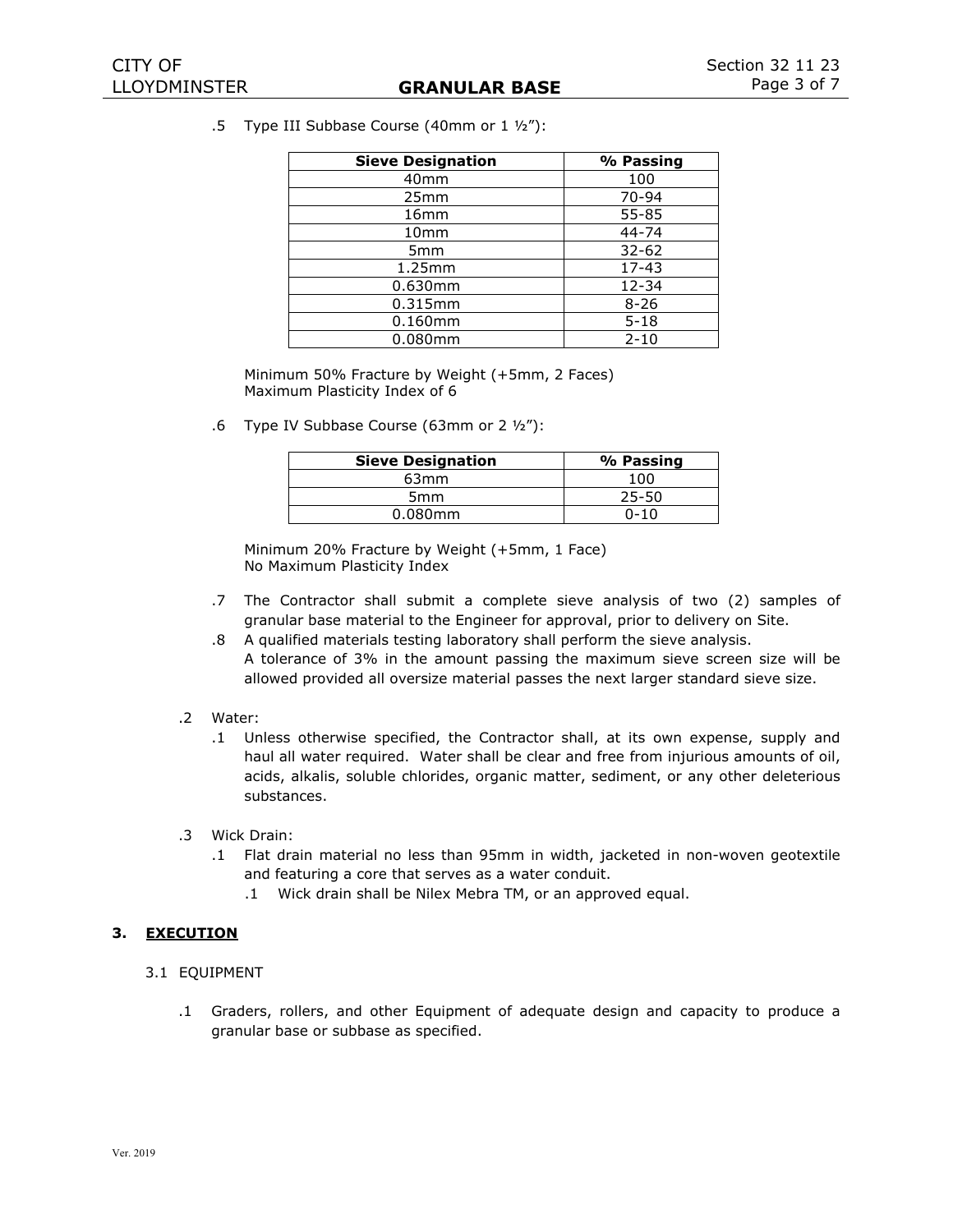## 3.2 PREPARATION

- .1 The subgrade shall be prepared in accordance with Section 31 23 13 Subgrade Construction and Section 31 24 13 – Roadway Excavation, Embankment and Compaction.
- .2 The prepared subgrade shall be inspected by the Engineer, including proof rolling, before placing granular base course or granular subbase course.
- .3 Wick drain is to be placed along the alignment of the back of curb, at the lowest point of the compacted subgrade, in one continuous piece from the high point to the nearest catch basin. Wick drain shall also be placed from the crown of the roadway, perpendicular to the centreline, to the nearest catch basin. Where there are catch basins at the same station on both sides of the road, one continuous wick drain, from catch basin to catch basin, may be used. Wick drains shall be trimmed to extend 100mm into the catch basin barrel. Splicing of wicks shall not be permitted.
- .4 The prepared subbase course shall be inspected by the Engineer, including proof rolling, before placing the granular base course.
- .5 On existing gravel roads or lanes, clean the surface of clay lumps, vegetation, and foreign matter. To assess the condition of the subgrade and the depth of gravel, make exploratory cuts along the third points of road width, or along the centreline of the lane. After assessment, regrade and compact the gravel to prevent water ponding.
- 3.3 PLACING
	- .1 New granular base or subbase course:
		- .1 Place material only on a clean unfrozen surface, properly shaped and compacted and free from snow and ice.
		- .2 Place material to full width in uniform layers not exceeding 150mm compacted thickness. The Engineer may authorize thicker layers if the specified compaction can be achieved.
		- .3 Place using methods that do not lead to segregation or degradation of aggregate. If segregation occurs:
			- .1 In Types I and II Base Course: blade the lift and mix thoroughly before final spreading and shaping to crown and grade.
			- .2 In Types III and IV Subbase Course: remove and replace segregated material.
		- .4 Shape each layer to a smooth contour and compact to 100% Standard Proctor Density before succeeding layers are placed.
	- .2 Existing gravel on suitable subgrade:
		- .1 If the subgrade is found to be acceptable to the Engineer and is on the designated grade, and if there is sufficient depth of gravel, scarify the existing gravel to a depth of 75mm and pulverize the material to pieces no larger than 50mm. Remove rocks bigger than 75mm.
		- .2 If there is insufficient depth of gravel and subgrade is on grade, scarify to a depth of 50mm and pulverize the material to pieces no larger than 50mm. Remove rocks bigger than 75mm and add the designated class of imported aggregate. Mix thoroughly with the existing gravel.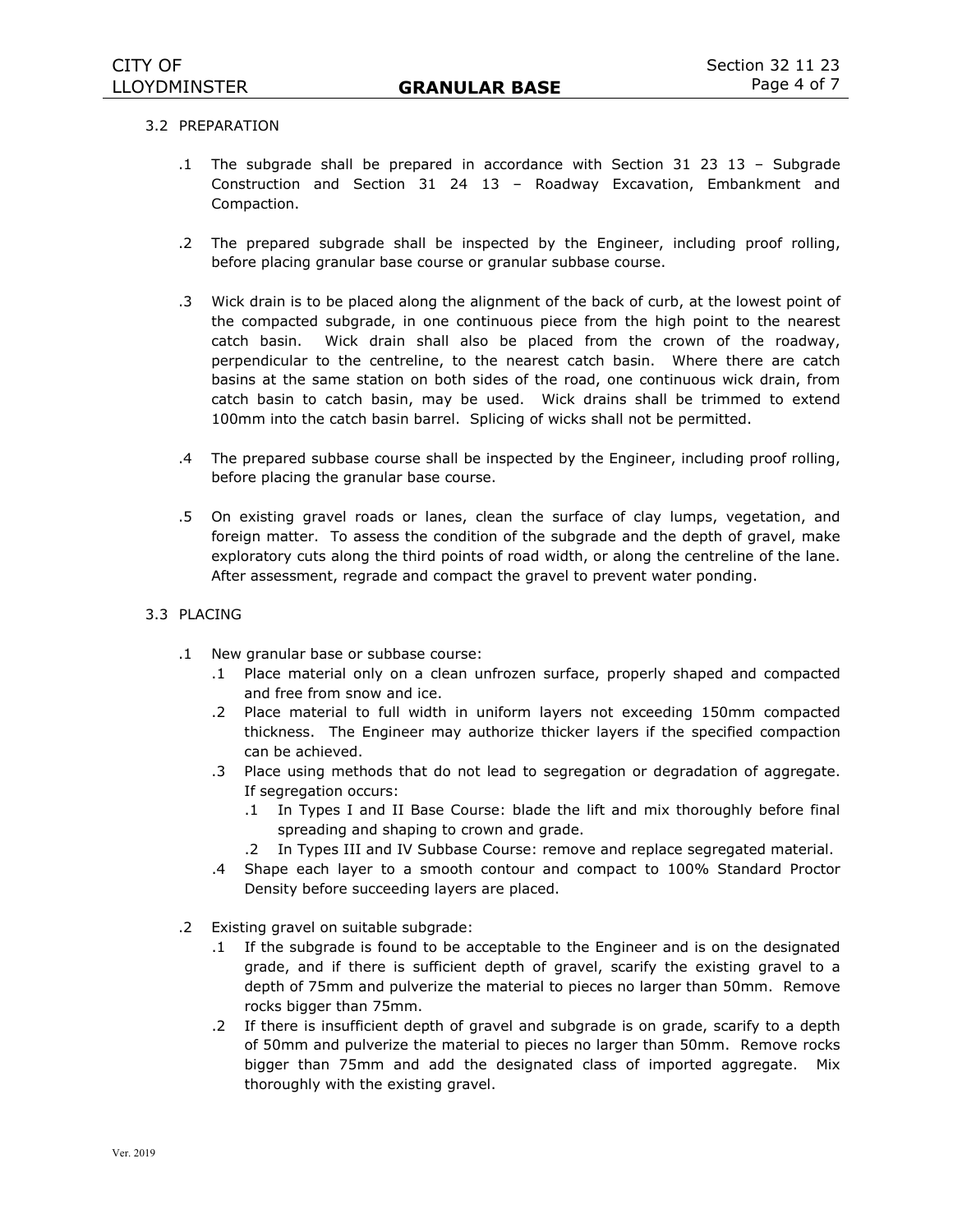- .3 Spread and shape to crown and grade in lifts not exceeding 150mm compacted thickness.
- .3 Existing gravel on subgrade to be reworked:
	- .1 If the subgrade is found to be unsuitable or not on designated grade, windrow the existing gravel to one half of the road or lane and rework the exposed subgrade as required.
	- .2 When required by the Engineer, excavate and remove unsuitable subsoil and backfill with approved material according to Section 31 24 13 – Roadway Excavation, Embankment and Compaction.
	- .3 Prepare the subgrade to a depth of 150mm according to Section 31 24 13 Roadway Excavation, Embankment and Compaction.
	- .4 If the subgrade is found to be too low as compared to the Drawings, scarify and blend with approved imported fill, and compact in 150mm lifts according to Section 32 24 13 - Roadway Excavation, Embankment, and Compaction or Section 31 32 13 – Cement Stabilized Subgrade Construction.
	- .5 If the subgrade is found to be too high, remove excess soil, scarify to a depth of 150mm, and compact according to Section 32 24 13 – Roadway Excavation, Embankment, and Compaction or Section 31 32 13 – Cement Stabilized Subgrade Construction.
	- .6 Rework the subgrade on the other half of the road or lane.
	- .7 After reworking the subgrade, follow the process for existing gravel on suitable subgrade to prepare the gravel for compaction.

## 3.4 COMPACTING

- .1 Bring the moisture content of the aggregate to within ±3% of optimum.
- .2 Compact each lift of granular course to an average of one hundred percent (100%) of Standard Proctor Density (ASTM D698).
- .3 Shape and roll alternately to obtain a smooth, even, and uniformly compacted base.
- .4 Apply water as necessary during compacting to obtain the specified density. If the material is excessively moist, aerate by scarifying with suitable equipment until the moisture content is corrected.
- .5 In areas not accessible to rolling equipment, compact to the specified density with approved mechanical tampers.
- .6 The top of the finished base shall exhibit a smooth, continuously dense surface.
- .7 The quality assurance laboratory will take a minimum of three field density tests on the compacted granular lift for each 1000m<sup>2</sup> , according to ASTM D1556, ASTM D2167, or ASTM D6938 for comparison with a maximum density determined in the laboratory according to ASTM D698.
- .8 If a density test result is below the required density, one more test shall be taken for the area represented by the failed test. If the re-test is below the required density, the area represented by the failed test shall be reworked to the full depth of the lift, the aggregate moisture altered as necessary, and recompacted to the required density.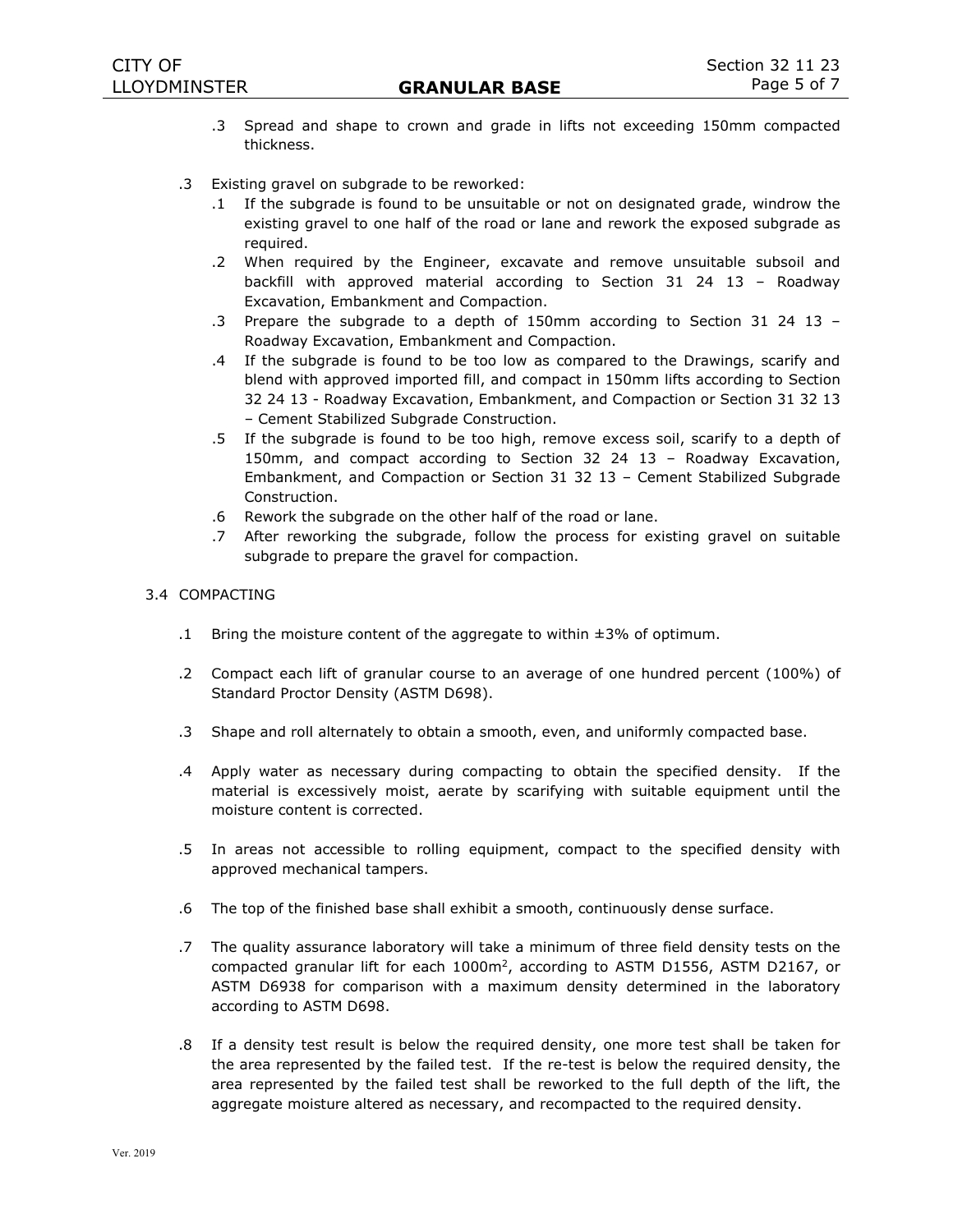.9 The Contractor shall assume the risk of uncovering and reworking the granular base if it is covered before the Engineer has accepted test results thereof (including proof-rolling).

# 3.5 PROOF-ROLLING

- .1 For proof-rolling use a roller of 45,400kg gross mass with four (4) pneumatic tires each carrying 11,350kg and inflated to 620kPa. Four (4) tires arranged abreast with centre to centre spacing of 915mm maximum.
- .2 The Engineer may authorize the use of other acceptable proof-rolling equipment. Alternately, use a single axle dual wheeled truck with a load of 9,100kg on the rear axle with tires inflated to a minimum of 27kPa.
- .3 Proof-roll the top of the subgrade upon completion of fine grading and compaction. Make sufficient passes to uniformly subject the surface to a loaded tire. Proof-rolling shall be carried out in the presence of the Engineer.
- .4 Where proof-rolling reveals defective subgrade, remove the defective materials to the depth and extent directed by the Engineer. Replace with new material at no extra cost to the Owner.

## 3.6 FINISH TOLERANCES

- .1 Surface: 15mm maximum variation under a 3.0m straight edge.
- .2 Grade: 10mm maximum variation above or below the established grade but not uniformly high or low.
- .3 Correct any surface irregularities by loosening and adding or removing material until the surface is within the specified tolerance.
- .4 When the tolerance is exceeded:
	- .1 Trim high spots and refinish the surface to within tolerance.
	- .2 Add approved aggregate to low areas, scarify, blend, re-spread, and re-compact to the required density, and refinish the surface. Alternately, compensate low areas with extra thickness of subsequent layers of granular base course or asphalt concrete pavement, at the Contractors sole expense.

# 3.7 MAINTENANCE

- .1 If the granular base floods, drain immediately by natural flow or by pumping to catch basins, manholes, or ditches.
- .2 Maintain finished surfaces in a condition conforming to this section until acceptance.
- .3 The Contractor shall, at its own expense, repair any damages to a prepared granular base surface as well as repair damages done by its equipment, and shall remove any obstructions it may have placed which will interfere with the normal function of a drainage system.